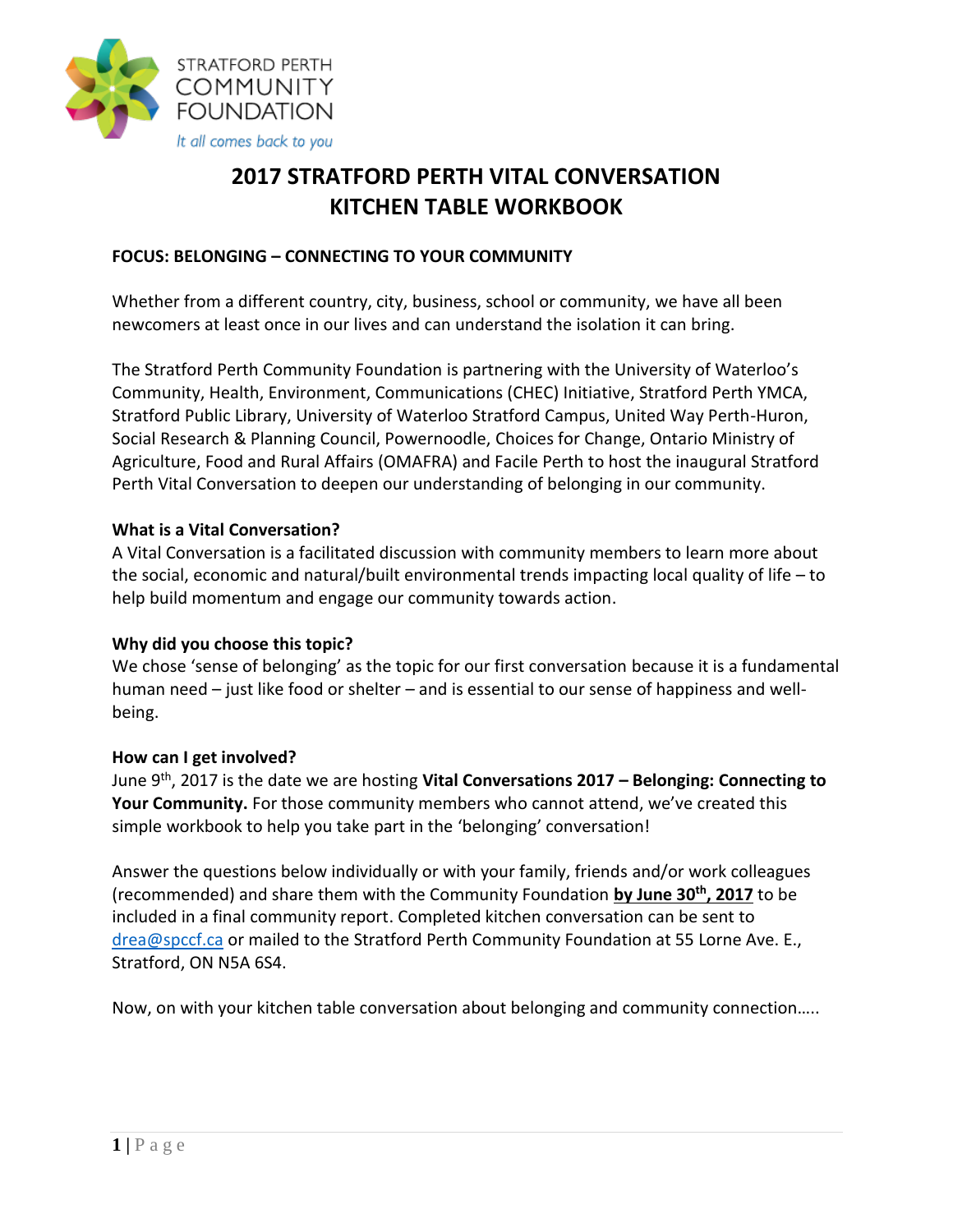

What are your biggest concerns around sense of belonging in our community? *Please choose one main concern on which to focus your conversation.* 

Think about:

- What areas need improvement?
- What can we do better?
- What are the barriers?

### **Question 2**

Why is the above-mentioned topic important to you?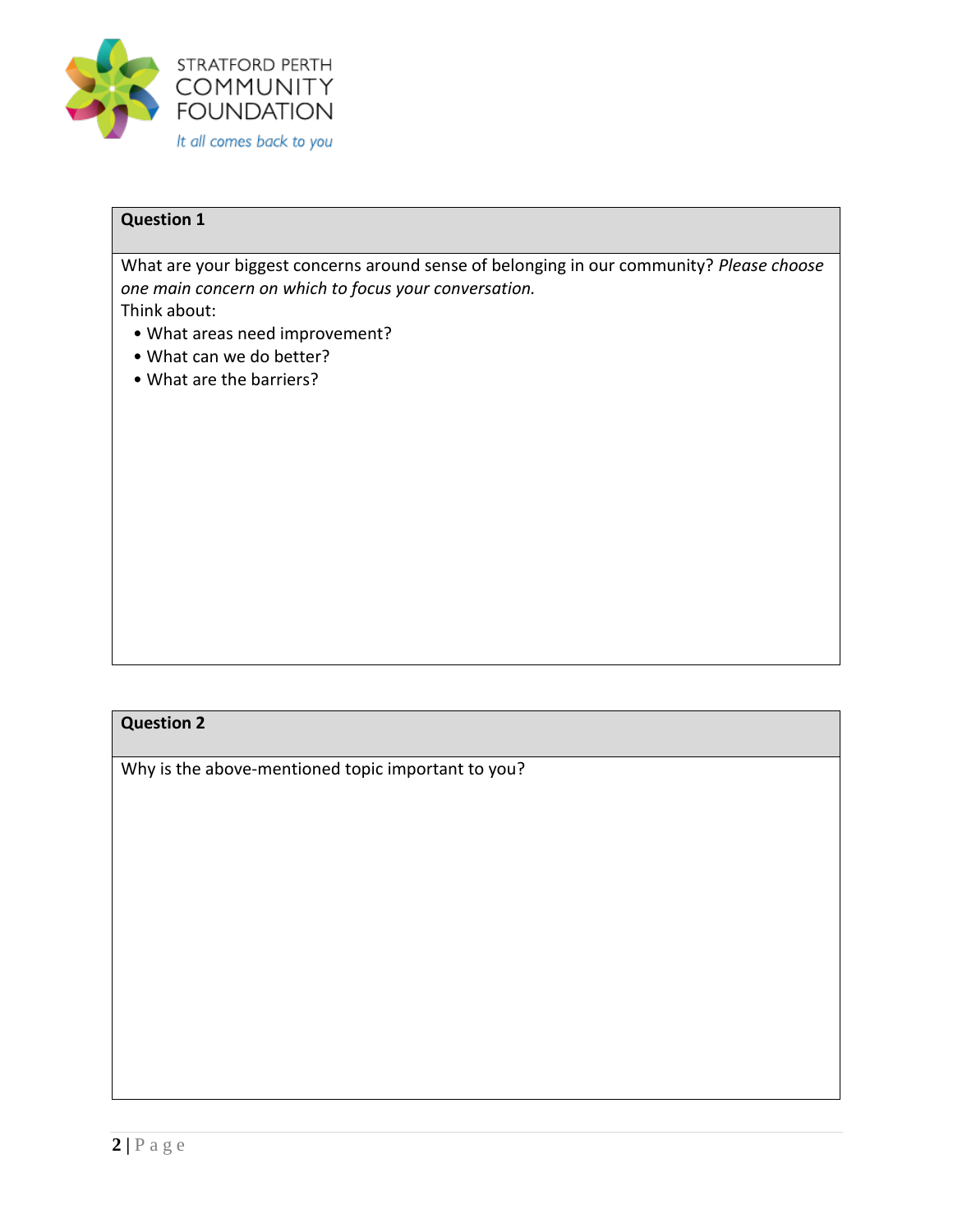

What are you hoping to accomplish by discussing this topic?

## **Question 4**

What change do you think should happen in our community about this topic?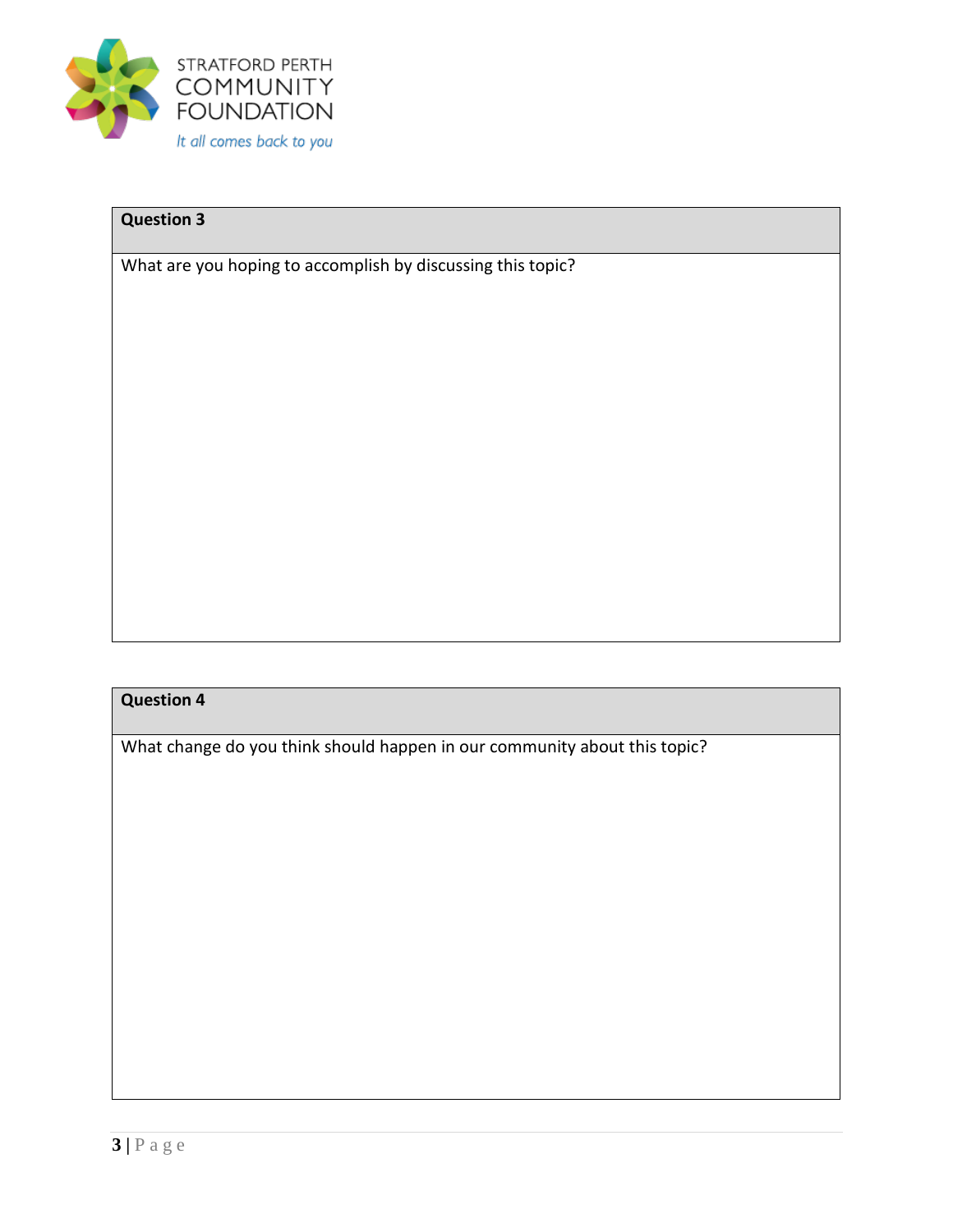

What would be helpful for others in our community to do about this topic?

# **Question 6**

What can you personally do to make a difference about this topic?